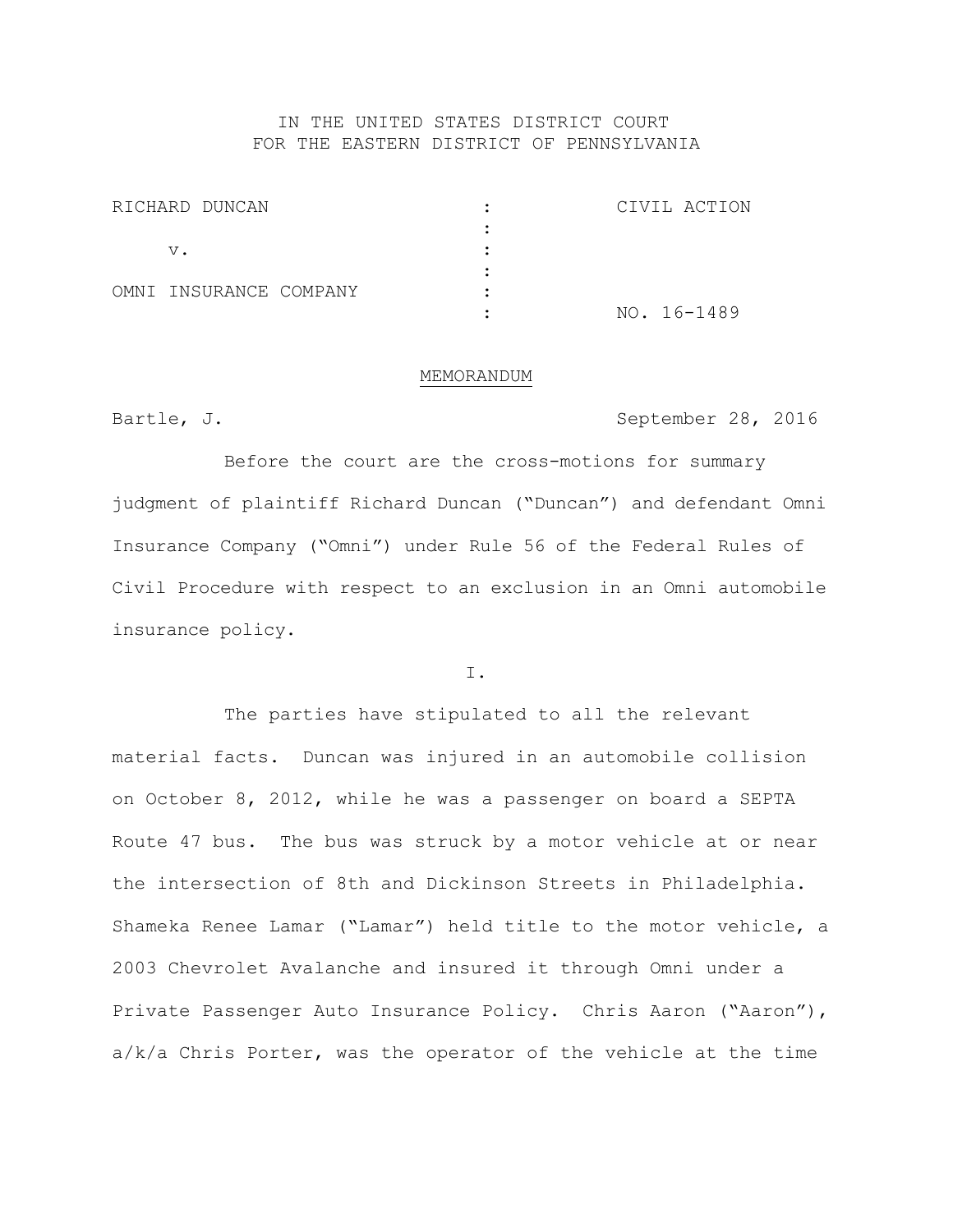of the collision. Aaron was not licensed to drive an automobile.

Following the collision, Duncan commenced an action for damages against Lamar and Aaron in the Court of Common Pleas of Philadelphia County. He alleged negligence and negligent entrustment. See Richard Duncan v. Chris Aaron and Shameka Renee Lamar, No. 0479 (Pa. Ct. Comm. Pleas, Sept. 2014). Omni, Lamar's insurer, denied all coverage for loss sustained in the collision on the basis of an unlicensed driver exclusion contained in the insurance policy. Omni informed Lamar and Aaron of the coverage denial and advised them to retain their own attorneys.

Duncan, Lamar, and Aaron proceeded to arbitration in the Court of Common Pleas of Philadelphia County. Arbitrators awarded \$28,000 in damages in favor of Duncan. Following the entry of Judgment on the Arbitration Award, Lamar and Aaron assigned all claims and rights to Duncan against Omni. In satisfaction of the assignment, Duncan agreed not to collect or execute against Lamar and Aaron, and he agreed to mark the judgment against Lamar and Aaron satisfied upon the conclusion of proceedings against Omni.

Duncan thereafter commenced this action in the Court of Common Pleas of Philadelphia County against Omni seeking to collect from Omni the \$28,000 judgment. He also alleges a claim

 $-2-$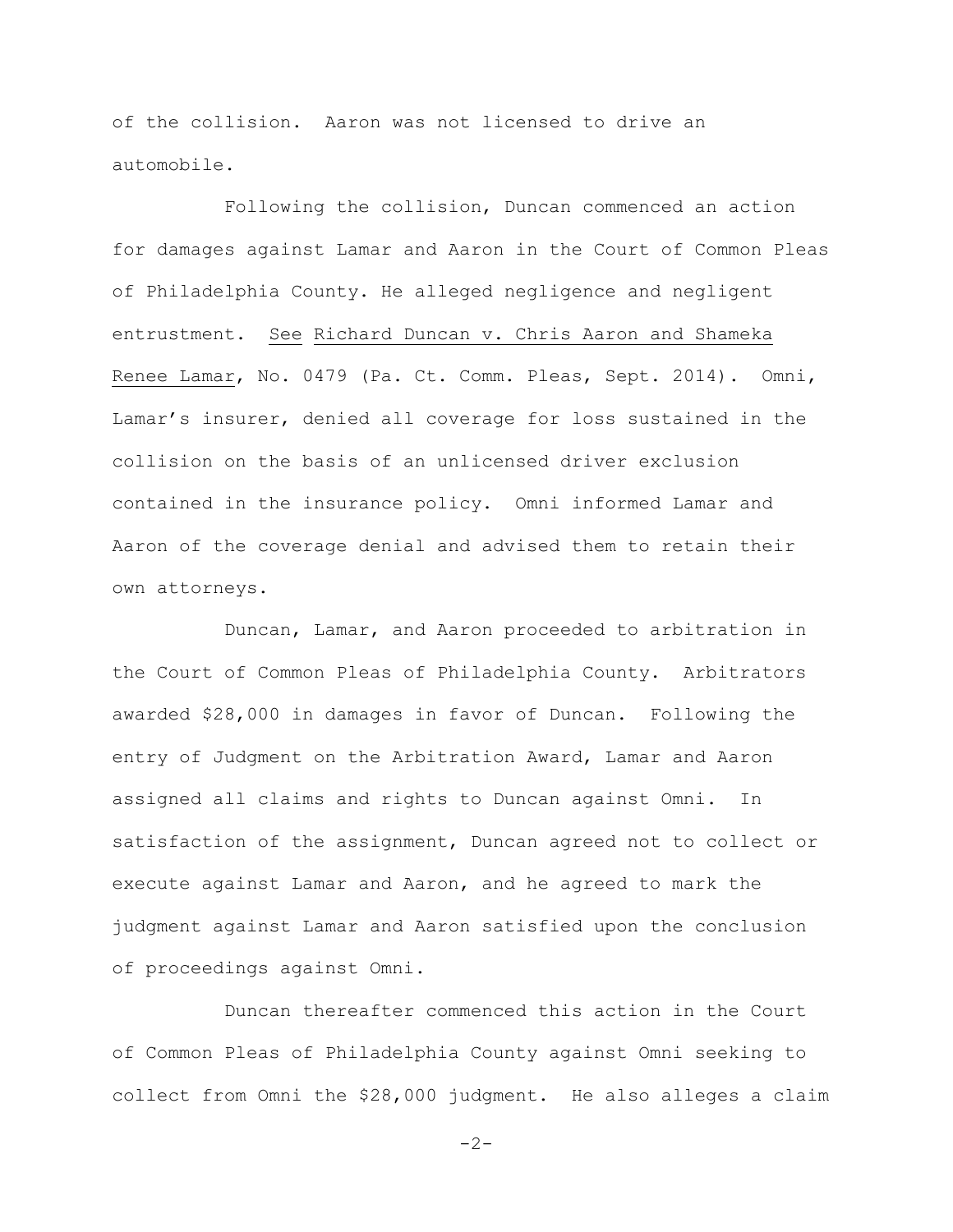of bad faith in violation of the Pennsylvania Bad Faith Statute, 42 Pa. Const. Stat.  $\frac{1}{2}$  8371 (2015).<sup>1</sup> Omni removed the action to this court based on diversity of citizenship. See 28 U.S.C. § 1332.

II.

Lamar's Omni Private Passenger Auto Insurance Policy for the 2003 Chevrolet Avalanche provided in Part A Liability Coverage:

B. **Insured<sup>2</sup>** as used in this Part means:

. . .

÷.

 $\mathbf{r} = \mathbf{r} - \mathbf{r}$ 

(3) A person using **your covered auto** with the **owner**'**s** express or implied permission and within the scope of the permission granted. The person must hold a valid driver's license at the time of the loss and must not be a regular operator of **your covered auto**.

<sup>1.</sup> The jurisdictional amount in an action under 28 U.S.C. § 1332(a) is met where the matter in controversy exceeds the sum or value of \$75,000, exclusive of interests and costs. Our Court of Appeals has stated the amount in controversy is not based "on the 'low end of an open-ended claim,' but rather on 'a reasonable reading of the value of the rights being litigated.'" Judon v. Travelers Property Cas. Co. of America, 773 F.3d 495, 507 (3d Cir. 2014) (quoting Werwinski v. Ford Motor Co., 286 F.3d 661, 666 (3d Cir. 2002). Because of the bad faith claim, we deem the amount in controversy requirement to have been met.

<sup>2.</sup> It appears that the policy uses bold text to set apart terms and phrases defined therein. To the extent that we quote from the policy, all bold text in this opinion appears in the policy and has not been added by the court.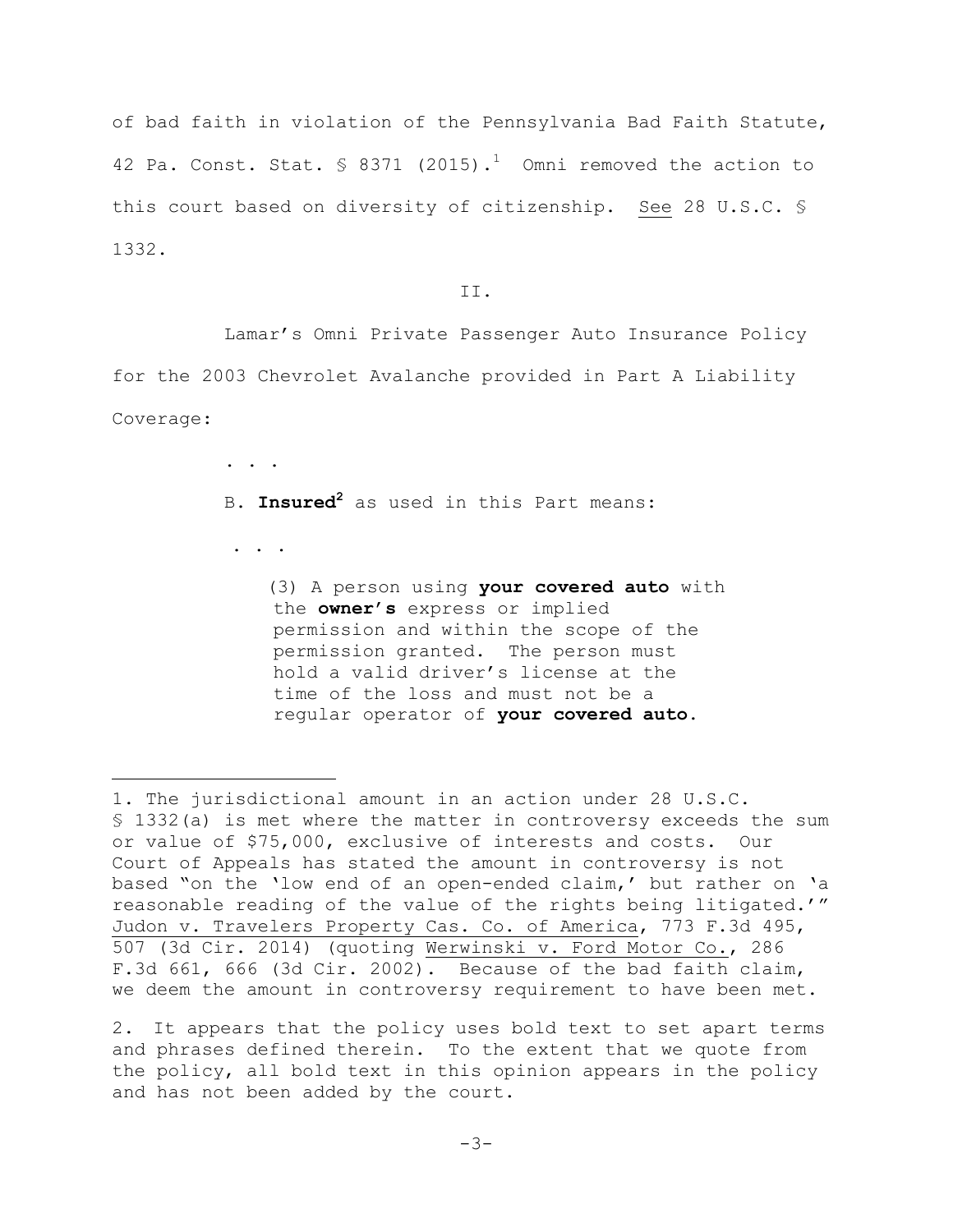The policy contained an unlicensed driver exclusion that provided:

> A. **[Omni]We** do not provide liability coverage for any **insured**:

. . .

(16) For **bodily injury** or **property damage** resulting from the ownership, maintenance or use of any vehicle when driven by an individual who:

. . .

- (c) Does not have a valid driver's license; or
- (d) Has a suspended or revoked driver's license.

(emphasis added). Omni argues, in support of its motion for summary judgment, that the exclusion above in the Omni insurance policy allowed Omni to disclaim coverage for the collision between Aaron and the SEPTA Route 47 bus because Aaron was an unlicensed driver.

Duncan opposes Omni's motion for summary judgment and has moved for partial summary judgment in his favor on the basis that the exclusion upon which Omni relies is void and unenforceable under the Pennsylvania Motor Vehicle Code, 75 Pa. Cons. Stat. § 1501 (2015) et seq., and under the Pennsylvania Motor Vehicle Financial Responsibility Law, 75 Pa. Const. Stat.

 $-4-$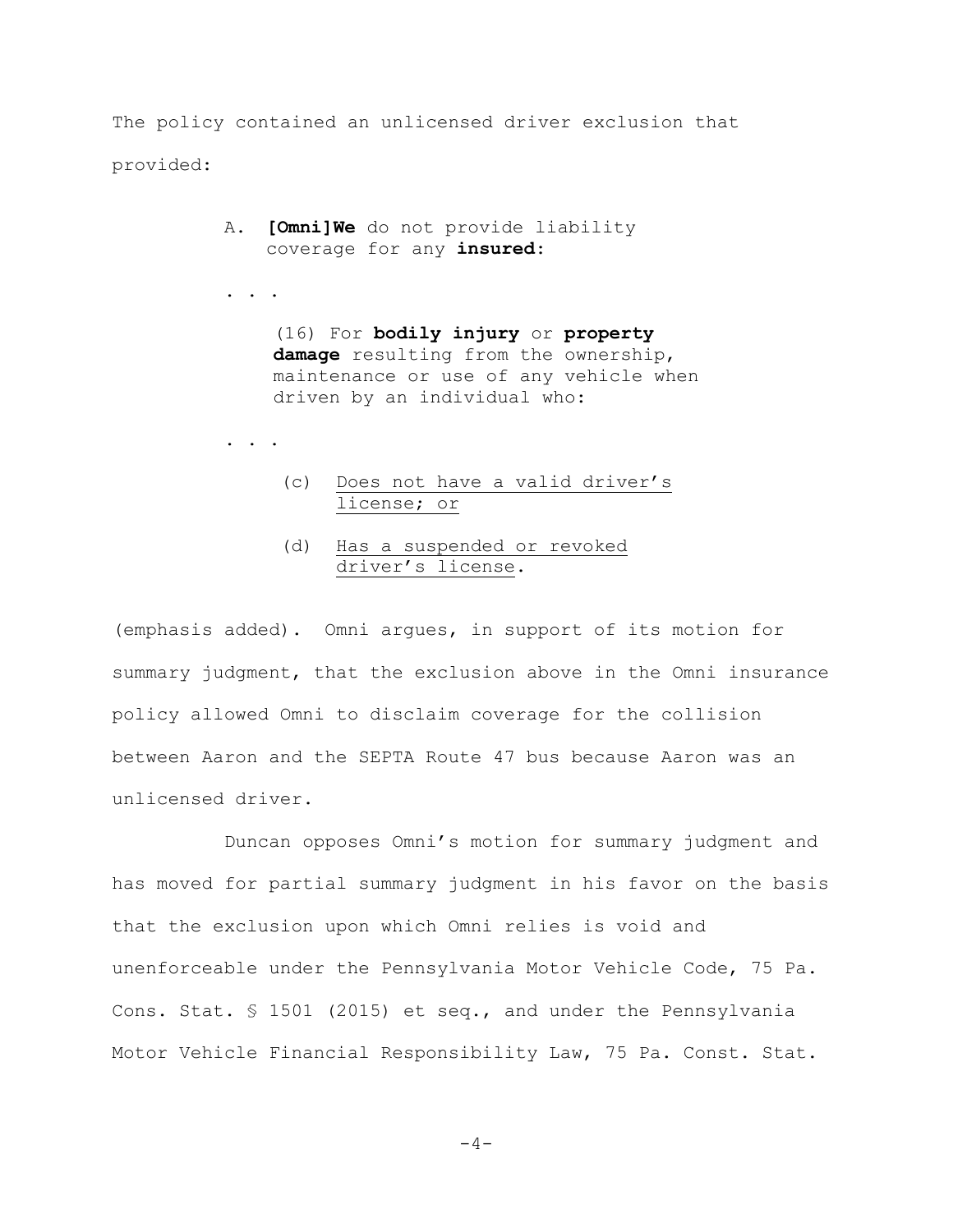§ 1701 (2015) et seq. He contends this exclusion violates Pennsylvania public policy.

Under Rule 56 of the Federal Rules of Civil Procedure, summary judgment is appropriate "if the movant shows that there is no genuine dispute as to any material fact and the movant is entitled to judgment as a matter of law." Fed. R. Civ. P. 56(a); see also Celotex Corp. v. Catrett, 477 U.S. 317, 323 (1986). The facts here, as noted above, are undisputed. The sole issue is which party is entitled to judgment as a matter of law.

II.

We now turn to the exclusion in the Omni insurance policy. The parties do not dispute that in this diversity action the substantive law of Pennsylvania applies. See, e.g., Nationwide Mut. Ins. Co. v. Buffetta, 230 F.3d 634, 637 (3d Cir. 2000).

The interpretation of an insurance policy is a question of law for the court. See Pac. Indem. Co. v. Linn, 766 F.2d 754, 760 (3d Cir. 1985); 401 Fourth St., Inc. v. Inv'rs Ins. Grp., 879 A.2d 166, 171 (Pa. 2005). The primary goal is to "ascertain the parties' intentions as manifested by the policy's terms." See Kvaerner Metals Div. of Kvaerner U.S., Inc. v. Commercial Union Ins. Co., 908 A.2d 888, 897 (Pa. 2006). When the language of the policy is clear, we give effect to its plain meaning. See Am. & Foreign Ins. Co. v. Jerry's Sport Ctr., Inc., 2 A.3d 526, 540 (Pa. 2010). The meaning of the policy provision in issue is

 $-5-$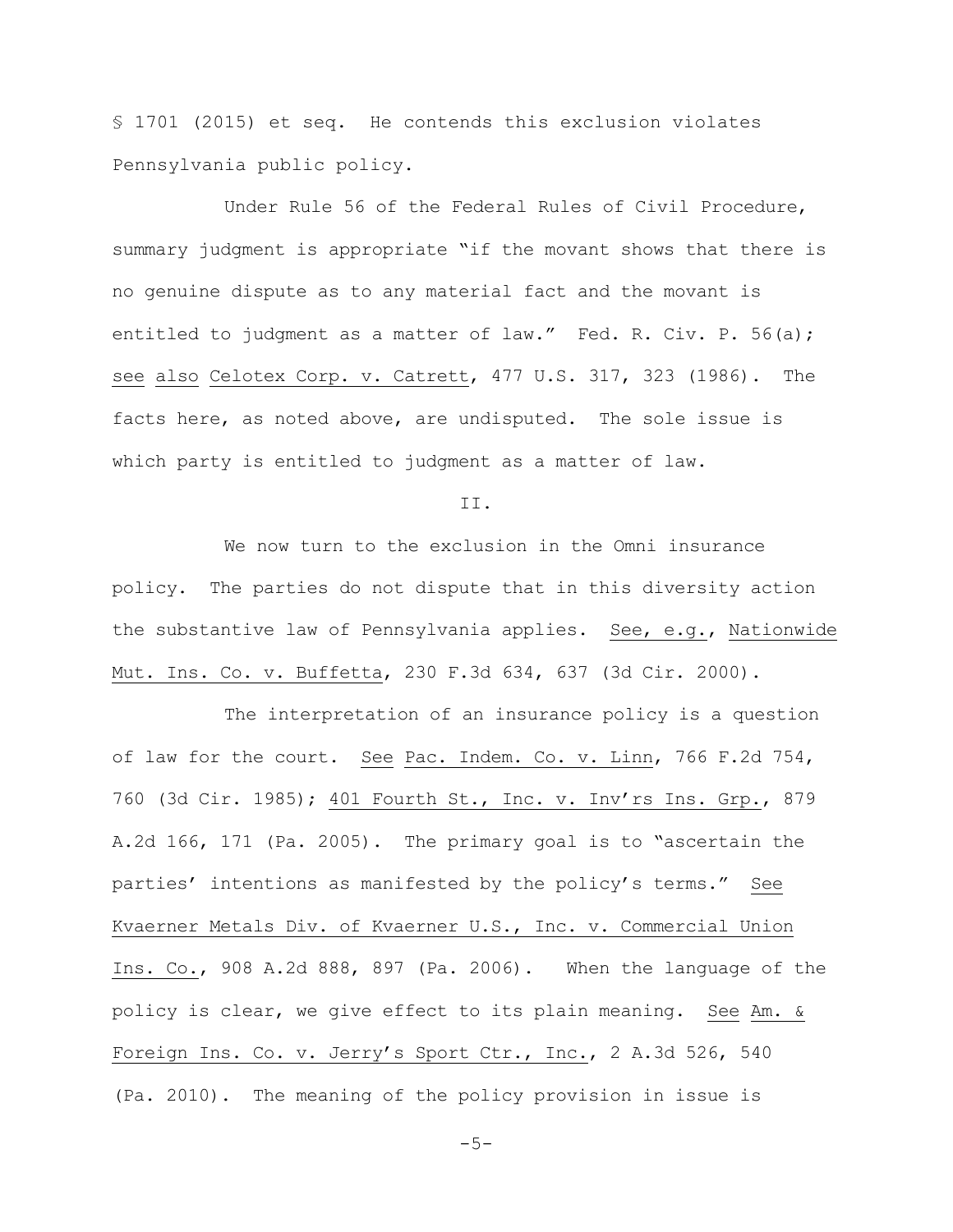crystal clear. There is an exclusion for coverage when, as here, the driver who caused the bodily injury was unlicensed. The only issue is whether the clear language violates Pennsylvania law.

Duncan maintains that the exclusion violates § 1574 of the Pennsylvania Motor Vehicle Code ("MVC") and §§ 1786(a), 1786(f), and 1702 of the Pennsylvania Motor Vehicle Financial Responsibility Law ("MVFRL"). Section 1574 of the MVC states:

- (a) **General rule. - -** No person shall authorize or permit a motor vehicle owned by him or under his control to be driven upon any highway by any person who is not authorized under this chapter or who is not licensed for the type or class of vehicle to be driver.
- (b) **Penalty. - -** Any person violating the provisions of subsection (a) is guilty of a summary offense and shall be jointly and severally liable with the driver for any damages caused by the negligence of such driver in operating the vehicle. 75 Pa. Const. Stat. § 1574 (2015).

Duncan argues that § 1574 of the MVC imposes vicarious liability on owners who permit unlicensed drivers to operate their vehicles, and therefore Omni's exclusion disclaiming liability coverage violates § 1574. However, this provision does not help Duncan. Whatever the remedy may exist against Lamar, the owner of the vehicle, there is nothing in § 1574 which makes any reference to insurance coverage. It neither requires insurance coverage nor prohibits any limitation on

-6-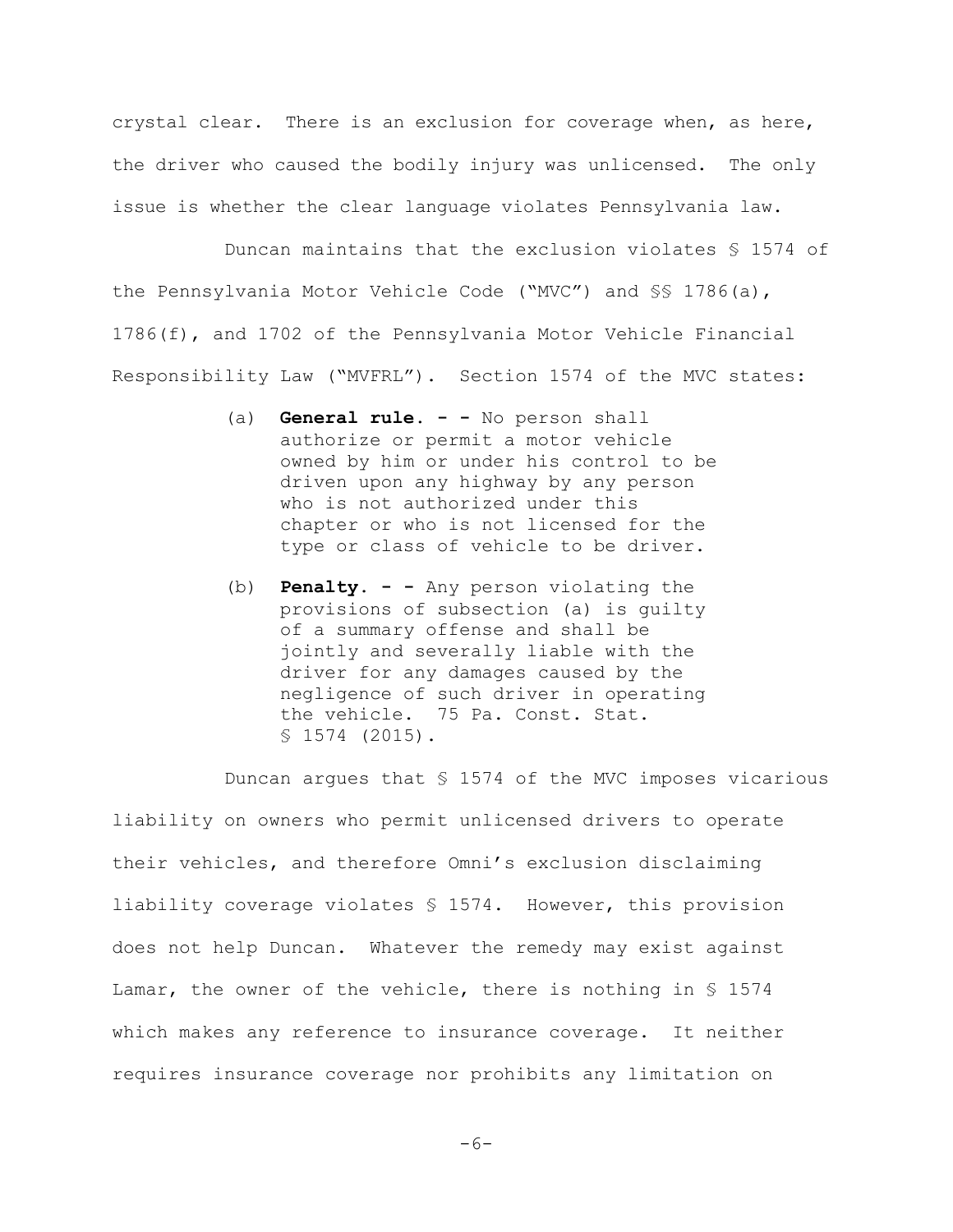insurance coverage. Therefore, the Omni exclusion does not violate § 1574.

We turn to §§ 1786(a), 1786(f), and 1702 of the MVFRL.

Sections 1786(a) and 1786(f) of the MVFRL provide:

(a) **General rule. - -** Every motor vehicle of the type required to be registered under this title which is operated or currently registered shall be covered by financial responsibility.

. . .

(f) **Operation of motor vehicle without required financial responsibility. - -** Any owner of a motor vehicle for which the existence of financial responsibility is a requirement for its legal operation shall not operate the motor vehicle or permit it to be operated upon a highway of this Commonwealth without the financial responsibility required by this chapter. In addition to the penalties provided by subsection (d), any person who fails to comply with this subsection commits a summary offense and shall, upon conviction, be sentenced to pay a fine of  $$300.^3$  75 Pa. Const. Stat. § 1786(a), (f) (2015).

Section 1702, in relevant part, defines "financial responsibility" of a vehicle owner as:

L,

The ability to respond in damages for liability on account of accidents arising

<sup>3.</sup> Section 1786(d), referenced in § 1786(f), provides for the suspension of the registration and of the operating privilege of the vehicle if the Department of Transportation determines that the vehicle has been operated or permitted to be operated without the required financial responsibility. See 75 Pa. Const. Stat. § 1786(d) (2015).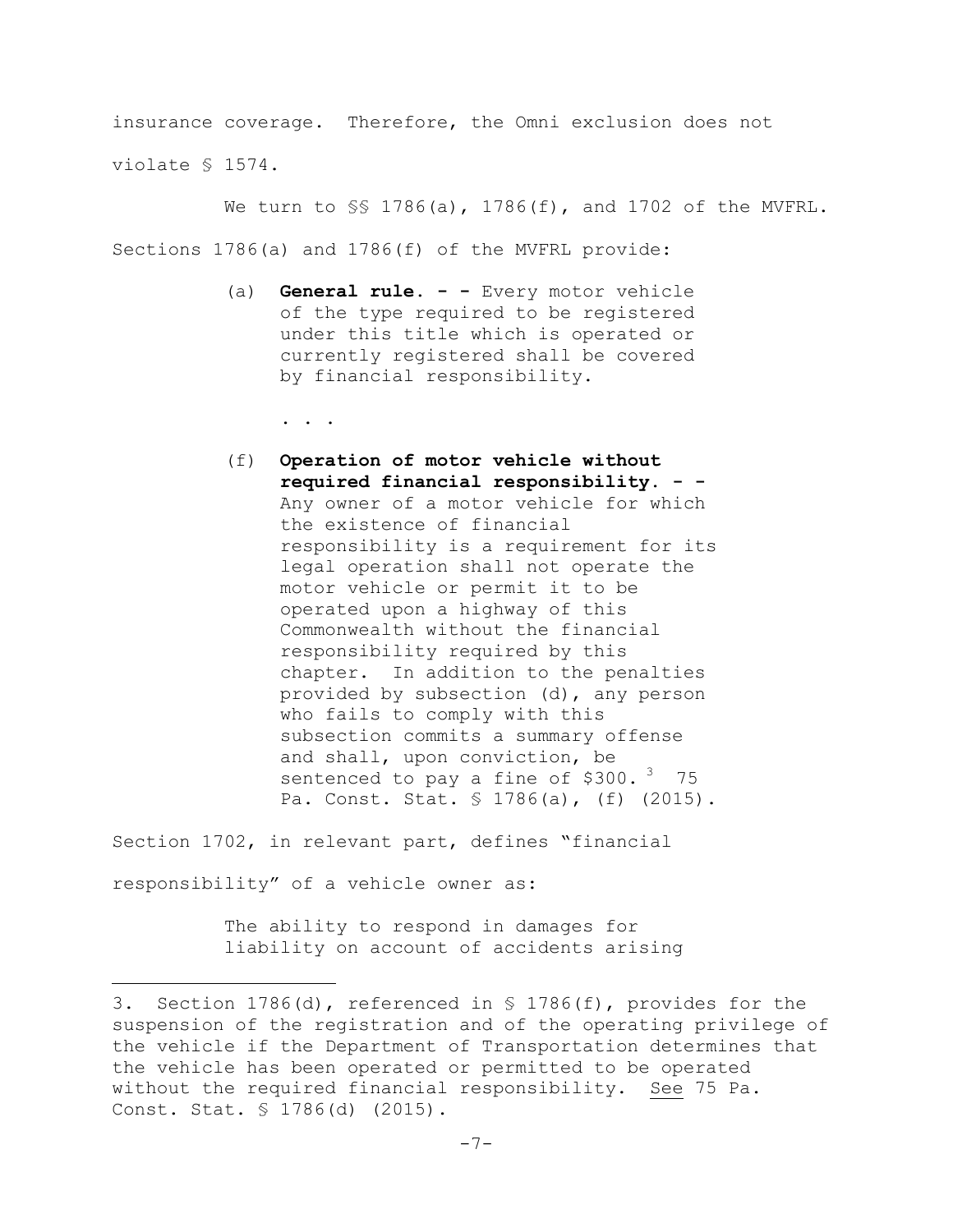out of the maintenance or use of a motor vehicle in the amount of \$15,000 because of injury to one person in any one accident, in the amount of \$30,000 because of injury to two or more persons in any one accident and in the amount of \$5,000 because of damage to property of others in any one accident. The financial responsibility shall be in a form acceptable to the Department of Transportation. 75 Pa. Const. Stat. § 1702 (2015).

Duncan asserts that § 1786(a) requires financial responsibility of motor vehicle owners and that § 1786(f) requires that this financial responsibility extends to unlicensed drivers. We disagree. Section 1786(a) requires motor vehicles in Pennsylvania to be covered by financial responsibility. See 75 Pa. Const. Stat. § 1786(a) (2015). Section 1786(f) prohibits an owner of a motor vehicle from operating or permitting the operation of a motor vehicle without the required financial responsibility, that is, the ability to respond in damages for personal injuries in a certain amount. See 75 Pa. Const. Stat. § 1786(f) (2015). Again, whatever liability may be assessed against a vehicle owner who violates this provision, the statute cannot reasonably be interpreted to require an owner's insurer to provide coverage under an insurance policy for injuries by an unlicensed driver.

Duncan relies on Pennsylvania Superior Court decisions Progressive Northern Insurance Co. v. Universal Underwriters Insurance Co., 898 A.2d 1116 (Pa. Super. Ct. 2006), and McWeeny

-8-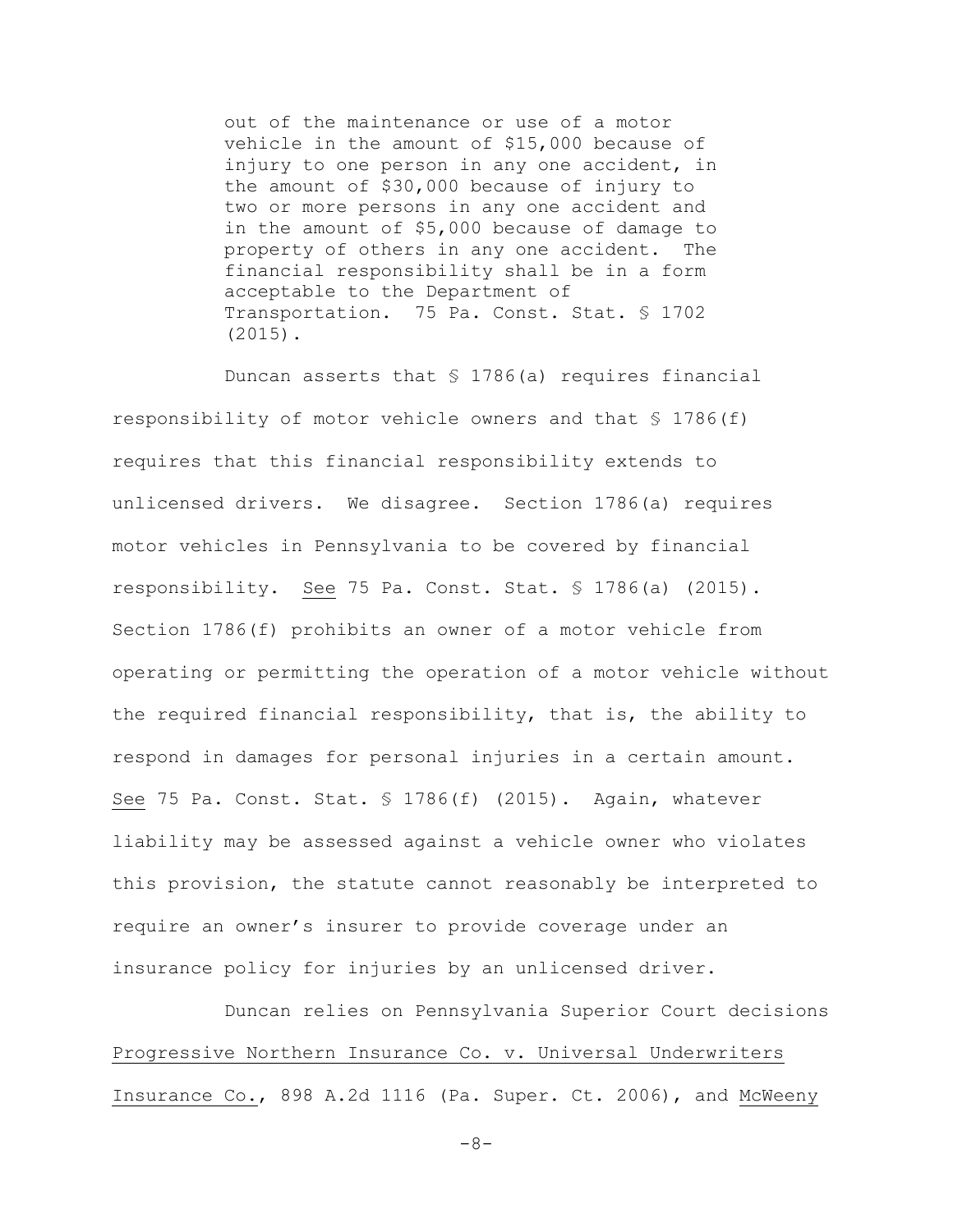v. Estate of Strickler, 61 A.3d 1023 (Pa. Super. Ct. 2013). However, neither of these cases supports his position.

In Progressive Northern, the insured's son was in a motor vehicle accident while he was driving a vehicle loaned to the insured by a car dealership. See Progressive N. Ins. Co., 898 A.2d at 1117. The issues before the Pennsylvania Superior Court were which insurance carrier was required to provide liability coverage to the insured, the carrier of the loaned vehicle, or the carrier of the insured's personal vehicle, and whether the policies, which contained "mutually repugnant clauses" concerning priority of coverage, could practically be enforced. See id. at 1118-19. The case had nothing to do with insurance coverage for unlicensed drivers.

In McWeeny, a driver, who was listed as a principal driver on the vehicle's insurance policy, was involved in a motor vehicle accident. See McWeeny, 61 A.3d at 1025. She sought to recover benefits under the policy, but the other driver in the accident alleged that she could not recover because she was insured under the limited tort option of the policy, and therefore could not recover without having sustained a serious injury. See id. Again, this case did not involve the issue of coverage for unlicensed drivers.

 $-9-$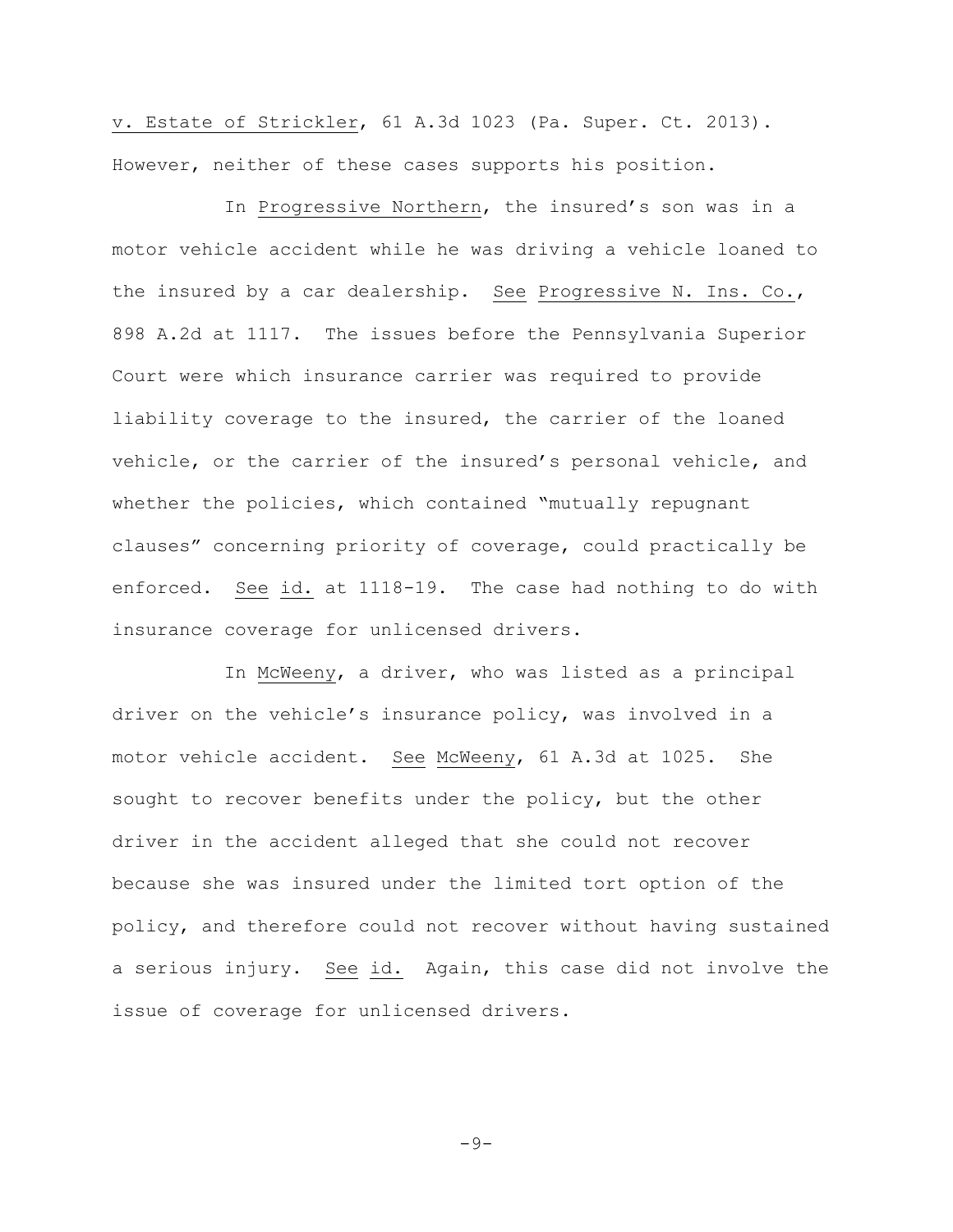We now turn to Duncan's assertion that the exclusion is contrary to public policy. We consider public policy arguments in light of "reference to the laws and legal precedents and not from general considerations of supposed public policy interest. As the term 'public policy' is vague, there must be found definite indications in the law of the sovereignty to justify the invalidation of a contract as contrary to that policy." Burnstein v. Prudential Prop. & Cas. Ins. Co., 809 A.2d 204, 207 (Pa. 2002) (quoting Eichelman v. Nationwide Ins. Co., 711 A.2d 1006, 1008 (Pa. 1998)). This court has declared there is a "'heavy burden required to declare an unambiguous provision of an insurance contract void as against public policy.'" Williams v. Allstate Ins. Co., 595 F.Supp.2d 532, 542 (E.D. Pa. 2009) (quoting Generette v. Donegal Mut. Ins. Co., 957 A.2d 1180, 1190 (Pa. 2008)).

Duncan argues that the exclusion is contrary to the public policy of the Commonwealth because it frustrates the remedial purpose of the MVFRL. This argument fails. The Pennsylvania Supreme Court has identified cost containment, freedom of consumer choice, as well as remediation as goals of the MVFRL. See Williams v. GEICO Gov't Emp. Ins. Co., 32 A.3d 1195, 1203 (Pa. 2011); see also Progressive N. Ins. Co. v. Schneck, 813 A.2d 828, 832 (Pa. 2002). It recognizes that the

III.

 $-10-$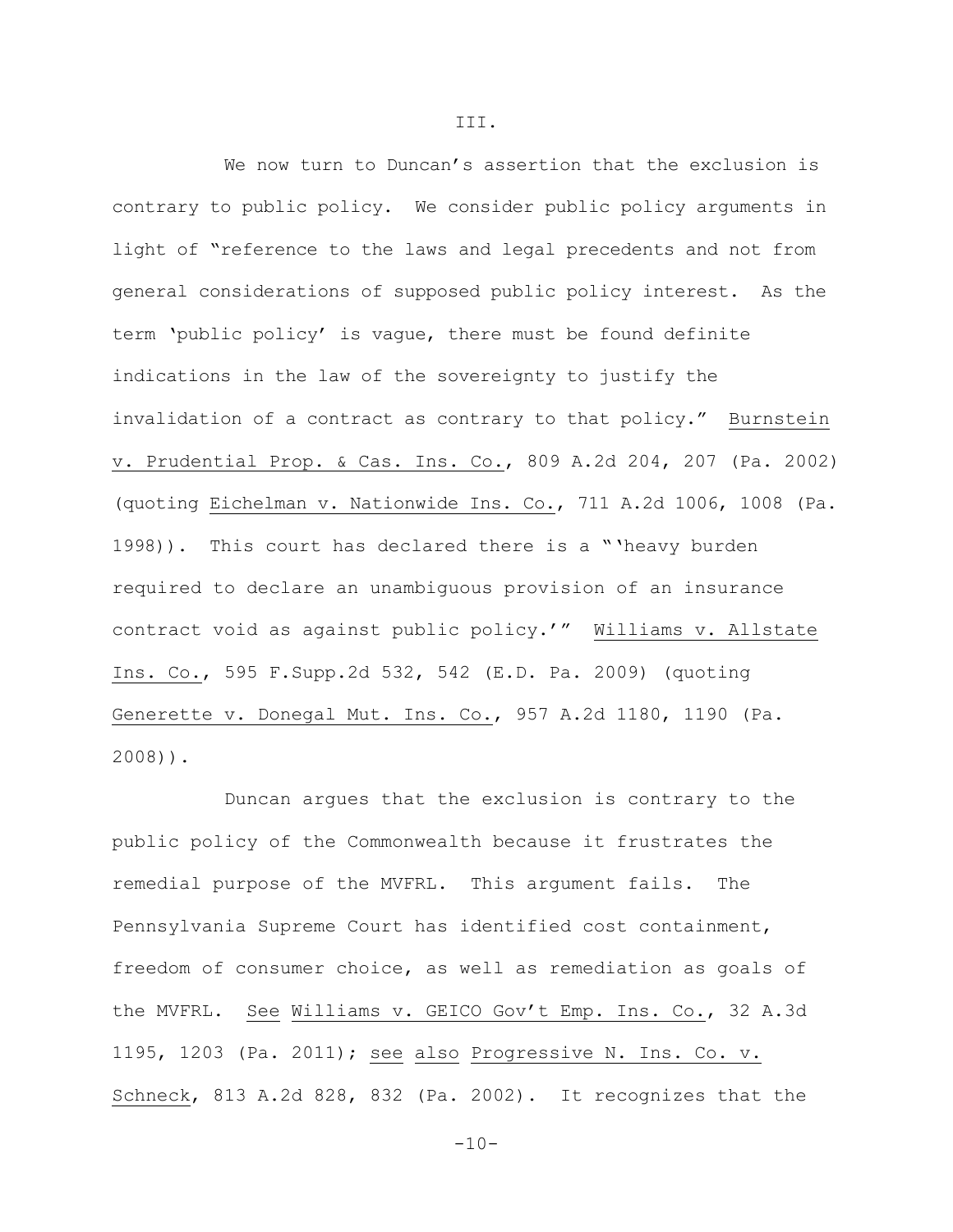goal of cost containment of insurance policies allows consumers to have the ability to pay more in premiums for greater coverage, and less in premiums for lesser coverage. See GEICO, 32 A.3d at 1203.

Duncan avers that the exclusion contradicts the public policy of deterring unlicensed drivers from operating vehicles. We do not understand how insuring unlicensed drivers will keep them off of the road. If anything, the contrary seems more likely.

We acknowledge a public policy of extending insurance coverage to all licensed drivers. However, it does not extend to unlicensed drivers. The MVFRL mandates certain benefits that must be excluded from cover under § 1718, as well as certain benefits that cannot be excluded from coverage under § 1724.<sup>4</sup> This public policy, as expressed by the General Assembly, does not require automobile insurance coverage for personal injuries in all situations. The MVFRL is silent with respect to insurance coverage for unlicensed drivers.

÷.

<sup>3.</sup> When an insured's conduct in the following three ways contributes to the insured's injury, an insurer must exclude an insured from benefits: while intentionally injuring, or attempting to injure, himself or another, while committing a felony, or while seeking to elude lawful apprehension or arrest by law enforcement. See 75 Pa. Const. Stat. § 1718(a) (2015). On the contrary, an insurance policy provision may not exclude benefits solely because the driver of the insured vehicle was under the influence of alcohol or drugs at the time of the accident. See 75 Pa. Const. Stat. § 1724(a) (2015).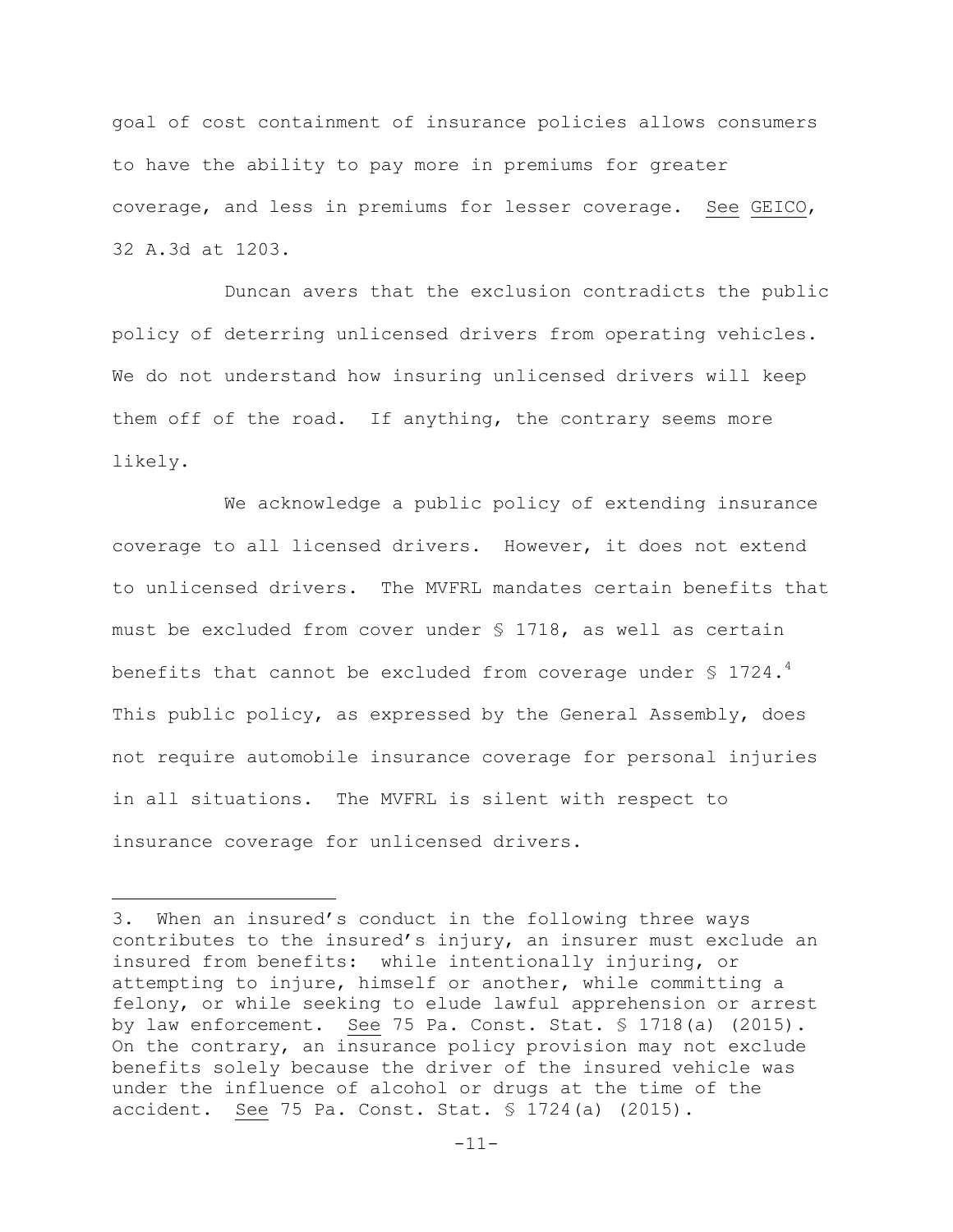While the MVFRL does not address the subject of insurance coverage for unlicensed drivers, the Pennsylvania Insurance Commissioner has done so. Pursuant to The Insurance Company Law of 1921, 40 Pa. Cons. Stat. Ann. § 477b (2015), the Insurance Commissioner must approve the language and terms of all casualty insurance policies issued in the Commonwealth. The imprimatur of the Commissioner on the Omni unlicensed driver exclusion, together with the absence of any specific legislative mandate for the inclusion of such coverage, undermines Duncan's argument that the exclusion is void as against Pennsylvania public policy.

Moreover, the exclusion is consistent with the cost containment purpose of the MVFRL. See GEICO, 32 A.3d at 1203. If insurance policies had to provide coverage for unlicensed drivers, premiums undoubtedly would increase. Whether such coverage should exist is a matter for the General Assembly.

Finally, Duncan has cited no precedent where the courts of Pennsylvania have overturned an automobile insurance provision as against public policy. In fact, the Pennsylvania Supreme Court has upheld the validity of various exclusions in insurance policies on several occasions. See Burnstein, 809 A.2d at 210; see also GEICO, 32 A.3d at 1201; see also Schneck, 813 A.2d at 834; see also Eichelman, 711 A.2d at 1006.

$$
-12-
$$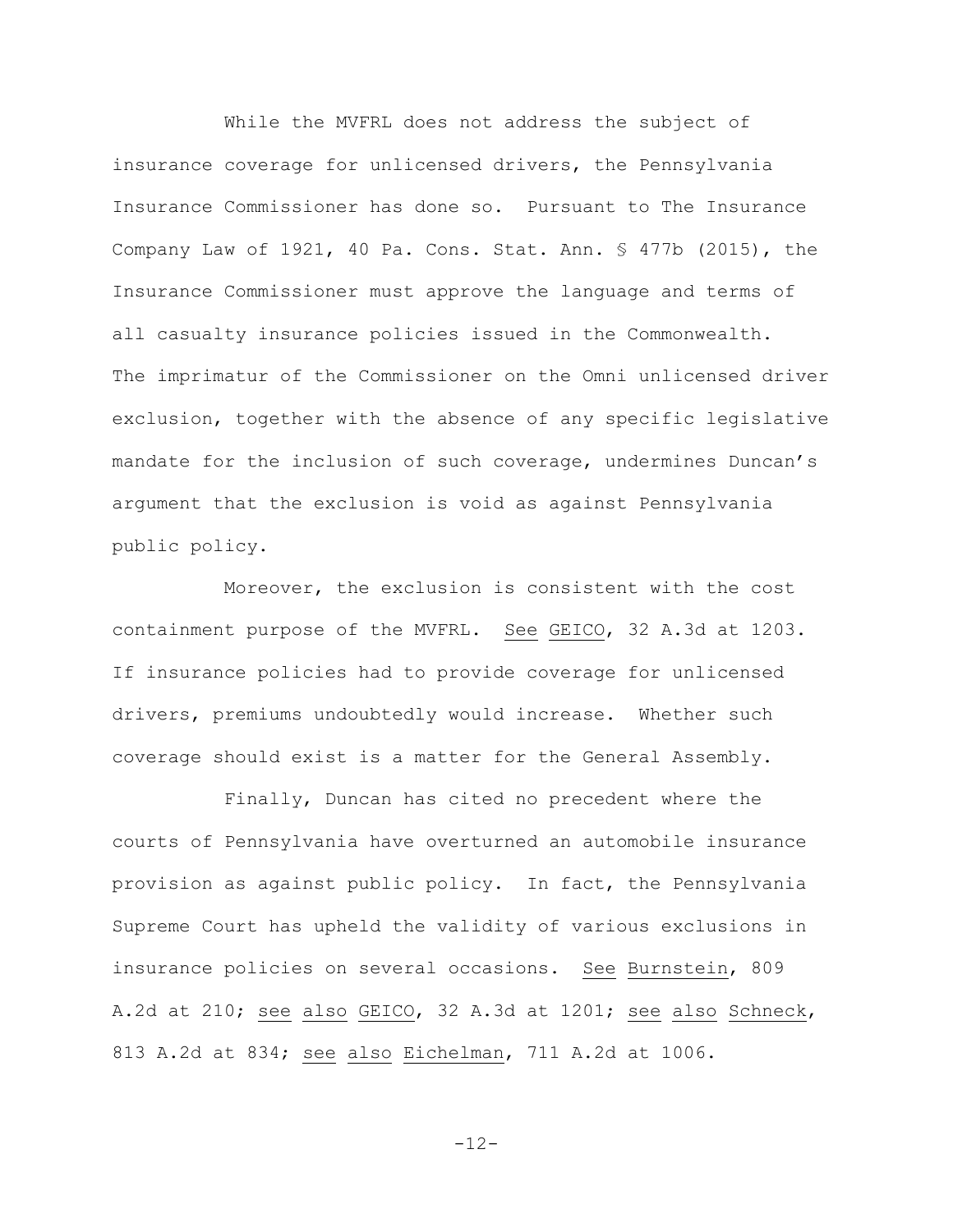For example, the Pennsylvania Supreme Court has held that an exclusion that disclaims coverage when an insured driver drives a regularly used, non-owned vehicle is allowable under the MVFRL and does not violate public policy. See Burstein, 809 A.2d at 210. In its analysis, the court stated that finding the exclusion invalid would force the insurance company to "underwrite unknown risks that it had not been compensated to insure," thereby frustrating the goal of cost containment. Id.

The Pennsylvania Supreme Court has also decided that an exclusion was not void as against public policy where an insurer disclaimed underinsured motorist coverage to an insured Pennsylvania State Trooper under his personal automobile insurance policy when he was injured in an accident while driving a state covered vehicle provided to him for regular use. See GEICO, 32 A.3d at 1209. In upholding the exclusion, the court declined to weigh the importance of various public policy concerns. Id. at 1203-04. The Court stated:

> Appellant asks us to weigh the protection of first responders against the recognized scheme of cost containment underlying the MVFRL. We have consistently held, however, that this is not the proper function of this Court to weigh competing public policy interests; rather that task is bested suited for the legislature. GEICO,32 A.3d at 1203. (citing Generette v. Donegal Mut. Ins. Co., 957 A.2d 1180, 1192 (Pa. 2008)).

> > -13-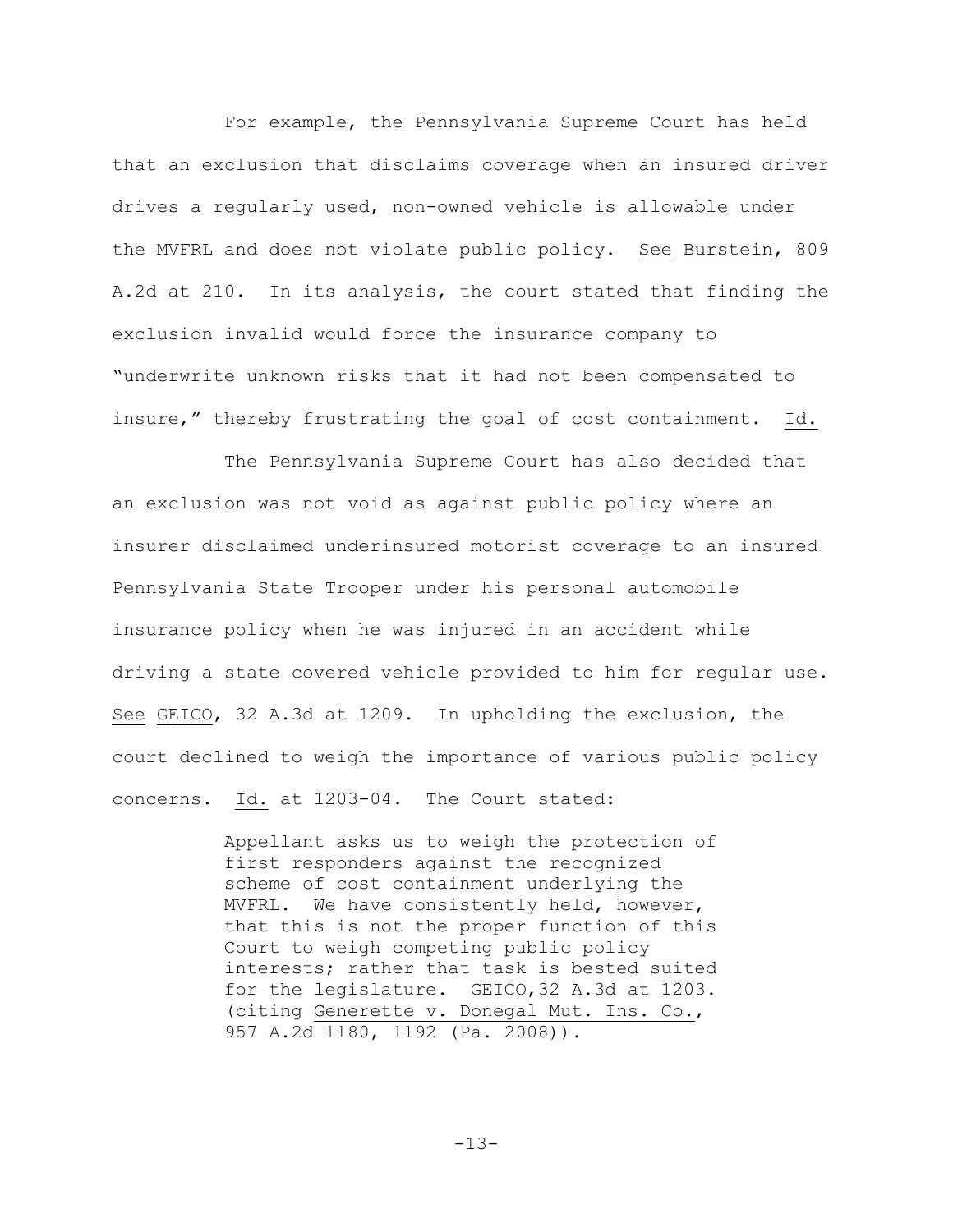In sum, the exclusion of insurance for unlicensed drivers does not violate the public policy of Pennsylvania.

IV.

Accordingly, we will grant the motion of Omni for summary judgment and deny the motion of Duncan for partial summary judgment.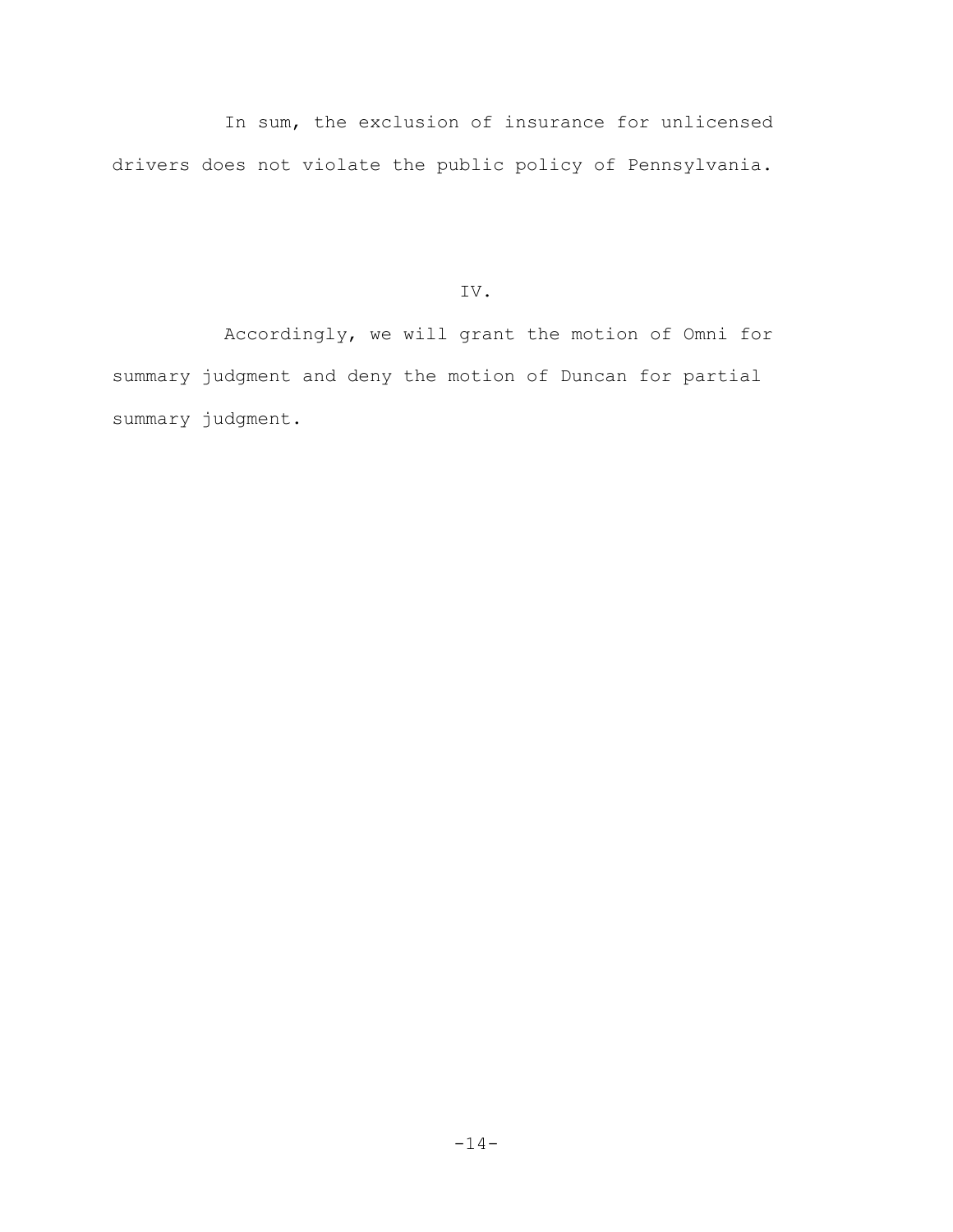# IN THE UNITED STATES DISTRICT COURT FOR THE EASTERN DISTRICT OF PENNSYLVANIA

| RICHARD DUNCAN         |  | CIVIL ACTION |
|------------------------|--|--------------|
|                        |  |              |
| v.                     |  |              |
|                        |  |              |
| OMNI INSURANCE COMPANY |  | NO. 16-1489  |
|                        |  |              |

### ORDER

AND NOW, this 28th day of September, 2016, for the reasons set forth in the accompanying memorandum, it is hereby ORDERED that:

(1) the motion of defendant Omni Insurance Company for summary judgment (Doc. # 14) is GRANTED; and

(2) the motion of plaintiff Richard Duncan for partial summary judgment (Doc. # 11) is DENIED.

BY THE COURT:

/s/ Harvey Bartle III

J.